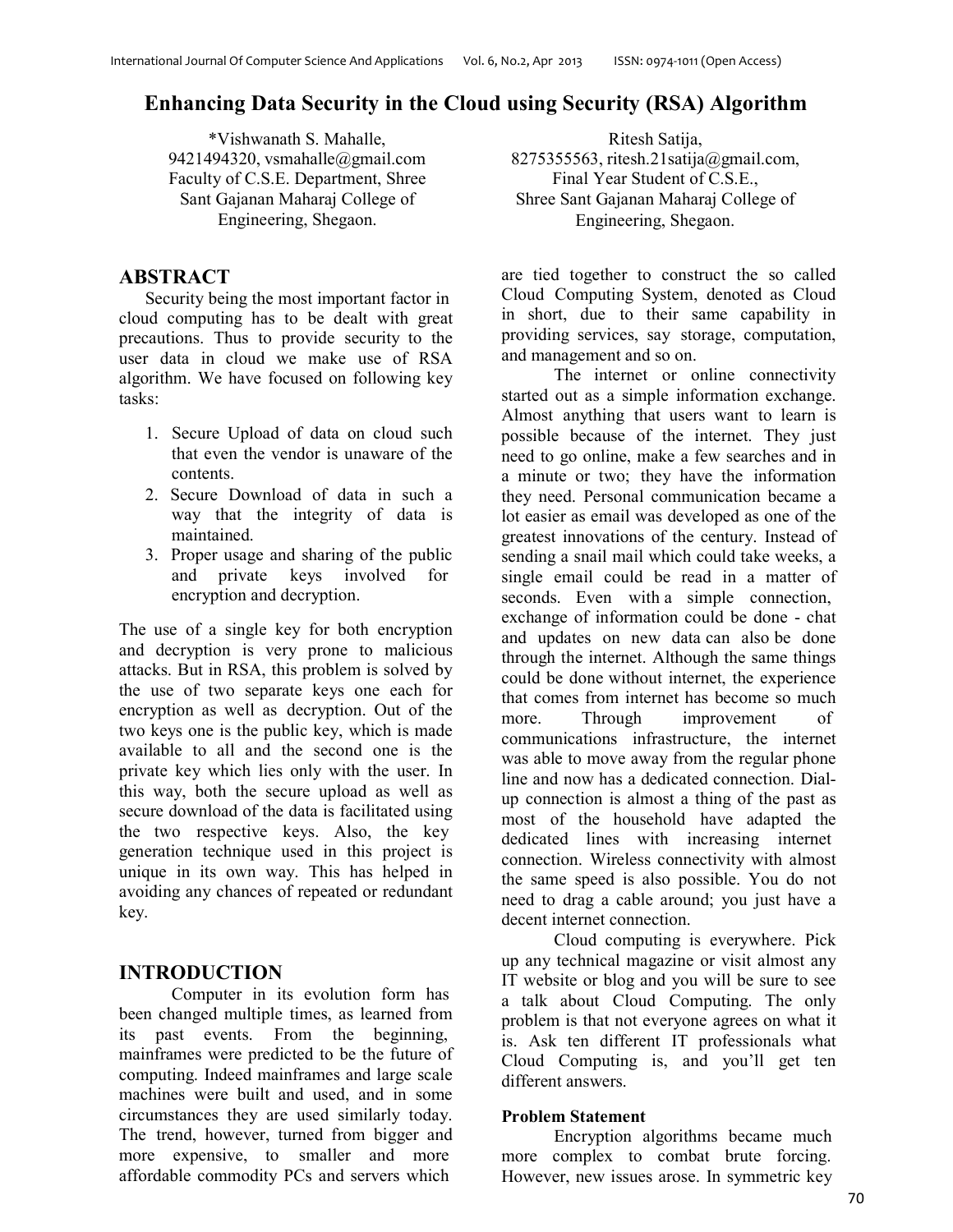encryption, the recipient would also have to know the sender's key in order to decode the message. If anyone intercepted this key, all of the messages would be compromised until we changed it. Even then, the interceptor could simply steal the key again. Therefore, even the most complex algorithms following this method were easily broken. But RSA Algorithm is a form of public key encryption. Public key encryption is a process where each user is given two keys, one of which is a public and seen by anyone who wishes to see it and one which is kept strictly private. The thought of making one of the keys public seems bizarre at first, but we will soon see why this is so effective and secure. When using symmetric algorithms, both parties share the same key for encryption and decryption. To provide privacy, this key needs to be kept secret. Once somebody else gets to know the key, it is not safe anymore. Symmetric algorithms have the advantage of not consuming too much computing power. Asymmetric algorithms seem to be ideally suited for real-world use: As the secret key does not have to be shared, the risk of getting known is much smaller. Every user only needs to keep one secret key in secrecy and a collection of public keys that only need to be protected against being changed.

In RSA, each message is encrypted using the recipient's public key. We can get the recipient's public key easily - it's public. However, only the recipient has the corresponding private key to decode it. So suppose someone intercepted the message. They would only have access to the public keys, but almost no way to actually decrypt the message.

#### **a. Existing System**

The role of Cloud vendor is to store the data and information of the customer but there are number of security concerns due to which clients hesitate in storing their data in cloud. In most cases, the provider must ensure that their infrastructure is secure and that their clients' data and applications are protected while the customer must ensure that the provider has taken the proper security measures to protect their information. The cloud vendors generally store the client's data and information in cloud without following any security measures.



Fig: Data Uploaded in Cloud

As a result, the client's data in cloud becomes vulnerable for access by an intruder easily. Now, the client's data which is possible to be accessed by any undesired third party may lead to great loss of the company if it happens in case.



Fig: Data Downloaded from Cloud

Almost every cloud provider does not provide enough security measures to ensure the data safety and that's why clients waver keeping their data at some place which is very easy to be accessed by someone else.

### **b. Proposed System**

The proposed system is implemented in Eyeos that is one of the cloud providers. In order to apply security features, RSA algorithm is used which is using 1024 bit RSA key. As soon as user logins in Eyeos, it gets directed to its welcome page which generates keys using random mouse movement within the particular java applet area. Now, as the key generation gets completed, the user name and public keys are stored in the database and the private key is kept secretly by the user. Now, after completing this process, user can go for storing its private data on the cloud. As soon as user tries to upload the data on cloud, the data is first stored in a temporary directory and finally encrypted by using the public key of cloud and stored in the cloud in its encrypted form.



Fig: Data Uploaded in Cloud

Now, when the user wants to access the data stored in cloud or wants to download the data,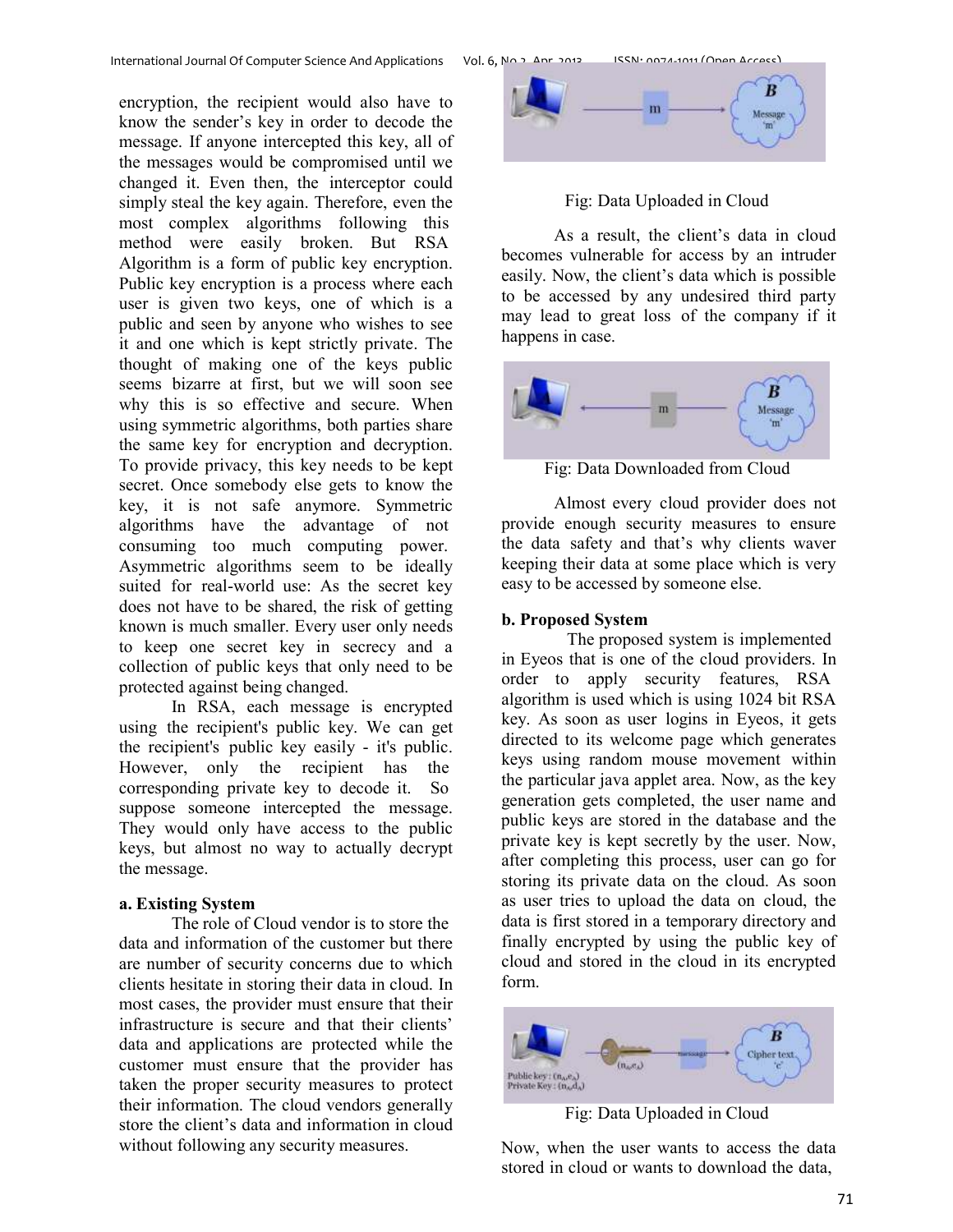it goes through the download procedure whereby user has to specify the filename to be downloaded and has to provide the private key which is kept secret by the user and is known only to him. As soon as the user asks for downloading the file, the particular encrypted file stored in the cloud is decrypted and downloaded at the user side. At the same time, the decrypted file stored in the cloud is deleted so that no further attempt to access the file could be made by any intruder. Thus, the data is stored in the cloud and finally downloaded by the user in a very secure way.



Fig: Data Downloaded from Cloud

# **MATERIALS AND METHODS**

I propose following three modules:

- I. Registration Module
- II. Upload Module
- III. Download Module

## **I. Registration Module:**

It consists of two parts:

**i. Account Creation:**

User creates his account on the cloud by providing his details and a unique username along with a password for his account.

### **ii. Key Generation:**

A key generation wizard is invoked when user logins for the first time. It prompts user to move the mouse pointer in the given specified area. The wizard gives two public and one private key with the help of this random movement of the mouse. User keeps his private key with himself and allows cloud to store both the public keys in the database.

### **II. Upload Module:**

It consists of three parts:

### **i. Authentication:**

User authenticates himself to the Cloud with his unique username and the password.

#### **ii. Upload:**

This module allows user to upload his files or any data in a secure way. User searches the data he wants to upload in his file system and then uploads the encrypted form of that data in his document directory of cloud through this gateway.

## **iii. Encryption:**

The data after uploading is first stored in the temporary file of the server that is in the Cloud. This module then helps to encrypt the data by using the public key of the user and stores the encrypted form of data in the documents of the user. The temporary files are then unlinked.

## **III. Download Module:**

It consists of two parts:

## **i. Decryption:**

When user wants to download his secure data, he is prompted to enter his user name along with the secret private key. By using the private key of the user the cloud decrypts the data he wants to download.

**ii. Download:**

Cloud sends the decrypted data to the user thereby giving the user his original data. Then the decrypted data is unlinked from the Cloud forever. Thus the data downloaded is only with the user and the cloud cannot access it in any way.

## **ALGORITHMS**

The various algorithms used for the modules work are as follows:

### **I. Key Generation Module:**

Following are the two procedures under this module:

### **primeNoSelection()**

[This procedure is used to generate two distinct prime numbers P and Q of specified length (i.e. bigger than the size of integer) using movement of mouse]

- i. Select an area for mouse movement such that  $length(Xcoordinate) =$ length(Ycoordinate) at any point between the area.
- ii. Set XSTRING = NULL
- iii. Set YSTRING = NULL
- iv. Repeat (v) to (xi) until  $length(XSTRING)$  != specified length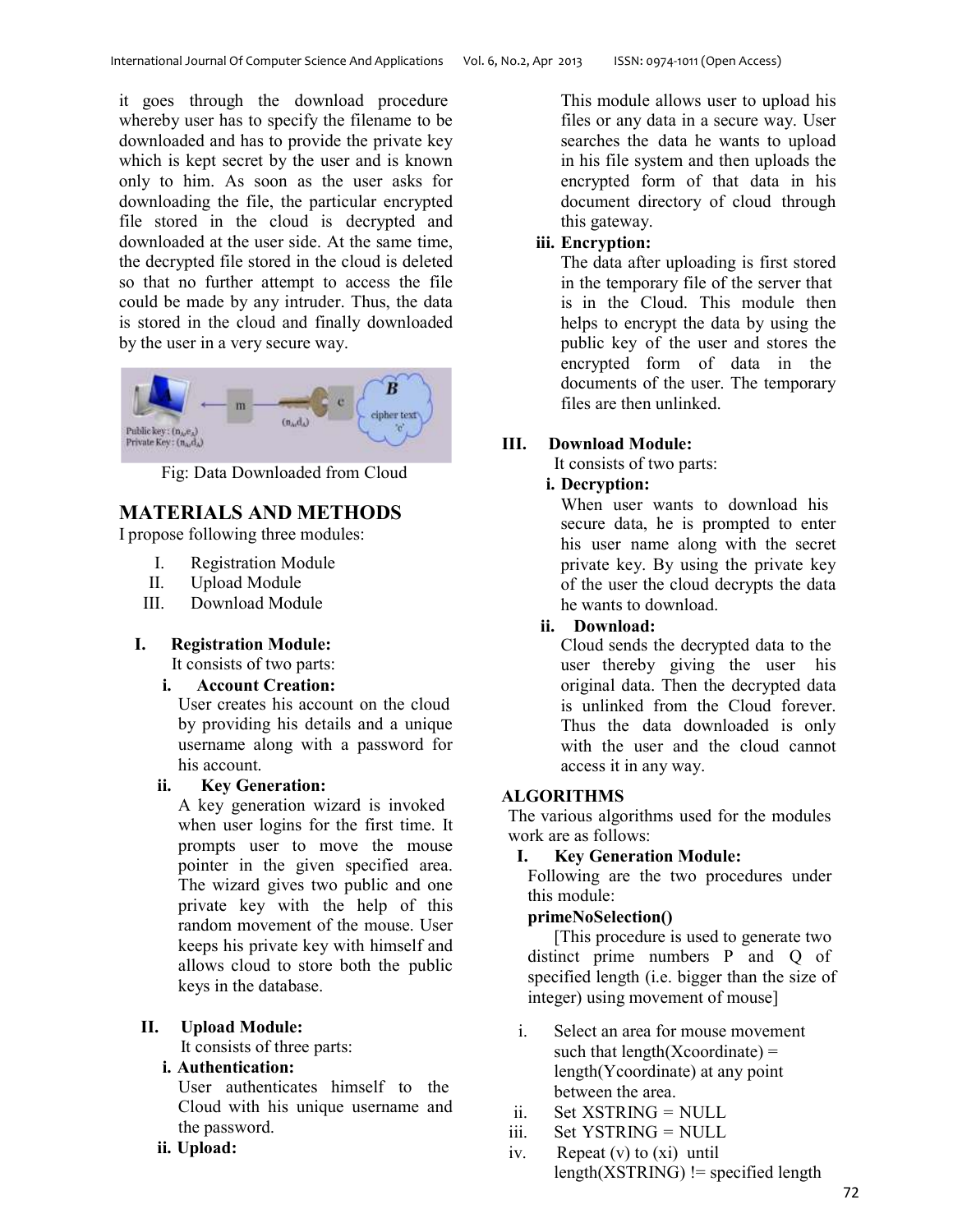- v. IF(mouse pointer is in area) Then
- vi. XSTRING = concat(XSTRING, getXcoordinate);
- vii. YSTRING = concat(YSTRING, getYcoordinate);
- viii. Wait(50)
- ix. ELSE
- x. ENDIF
- xi. P =stringToBigInteger(XSTRING)
- xii. Q =stringToBigInteger(YSTRING)
- $xiii.$  Repeat (xiv) until prime(P) != TRUE
- xiv.  $P = P + B$ iginteger("1")
- xv. Repeat (xvi) until prime(Q) != TRUE
- xvi.  $Q = Q + B$ iginteger("1")
- xvii. DONE.

### **keyGenerator(P,Q)**

[This procedure is used to generate RSA public key, private key pair by using two big prime integers P and Q, E is Public key and D is Private Key]

- i.  $N = P * O$
- ii.  $PHI = (P 1) * (Q 1)$
- iii. Take E, a BigInteger value of length  $length(N) - 1$
- iv. Repeat (v) until  $gcd(E, PHI)$ != 1
- $v. \tE = E + 1$
- vi.  $D = \text{modInverse}(E, PHI)$
- vii. Publish E as Public key and D as Private key
- viii. Done

### **II. Upload Module**

Following are the three procedures under this module:

### **Uploadfile()**

[This procedure uploads desired file in the cloud by encrypting the contents of file and storing it in cloud.]

- i. START
- ii. Retrieve username and filename from user
- iii. Check for validity of file
- iv. IF file already exists on cloud THEN
- v. Display ERROR\_MESSAGE
- vi. ELSE upload file to temporary directory
- vii. Open file in read mode,  $FD :=$ open(FILENAME)
- viii. Open file in append mode,  $FD1 :=$ open(concat(FILENAME,X))
- ix. CALL Encryption(FD,FD1,USERNAME)
- x. close FD
- xi. close FD1
- xii. Move FD1 file from temporary directory to Documents.
- xiii. Unlink FD file from temporary directory.

xiv. END

#### **Encryption(FILENAME,USERNAME,PUB LIC KEY)**

[This procedure encrypts the input file by taking username,filename from user and public key fstored in the database generated by the keygenerator]

- i. Read file in FD
- ii. Retrieve PUBLIC KEY E and PUBLIC KEY N from database with the help of USERNAME
- iii. WHILE FD!=EOF
- iv. FOR  $(i = 0$  to  $i = 41$ ) and  $(fd == EOF)$
- v. CALL Stringtoascii conversion()
- vi. Set ASCIISTRING:= concat(ASCIISTRING,OFFSET)
- vii. END FOR
- viii. NUM=stringToInteger(ASCIISTRING)
- ix. Set ENCRYPT  $:=$  [NUM<sup>PUBLIC\_KEY\_E</sup> ] mod[PUBLIC\_KEY\_N]
- x. Set TEMPVAR := integerToString[ENCRYPT]
- xi. Write TEMPVAR to FD1
- xii. Write a Delimiter '|' to FD1
- xiii. DONE.

### **Stringtoascii\_conversion()**

[This procedure is used to convert contents of file to ascciistring which is further used in encrypting the file contents]

- i. START
- ii. Set ASCII VAL := ascii value of the character read from file
- iii. set ASCII\_VAL:= ASCII\_VAL+ offset
- iv. Return ASCII\_VAL
- v. END

### **III. Download Module:**

Following are the three procedures under this module:

#### **download()**

[This procedure sends the decrypted file to user]

- i. Retrieve USERNAME, FILENAME, PRIVATE\_KEY from user
- ii. Check for validity of data entered by user
- iii. IF (valid data) THEN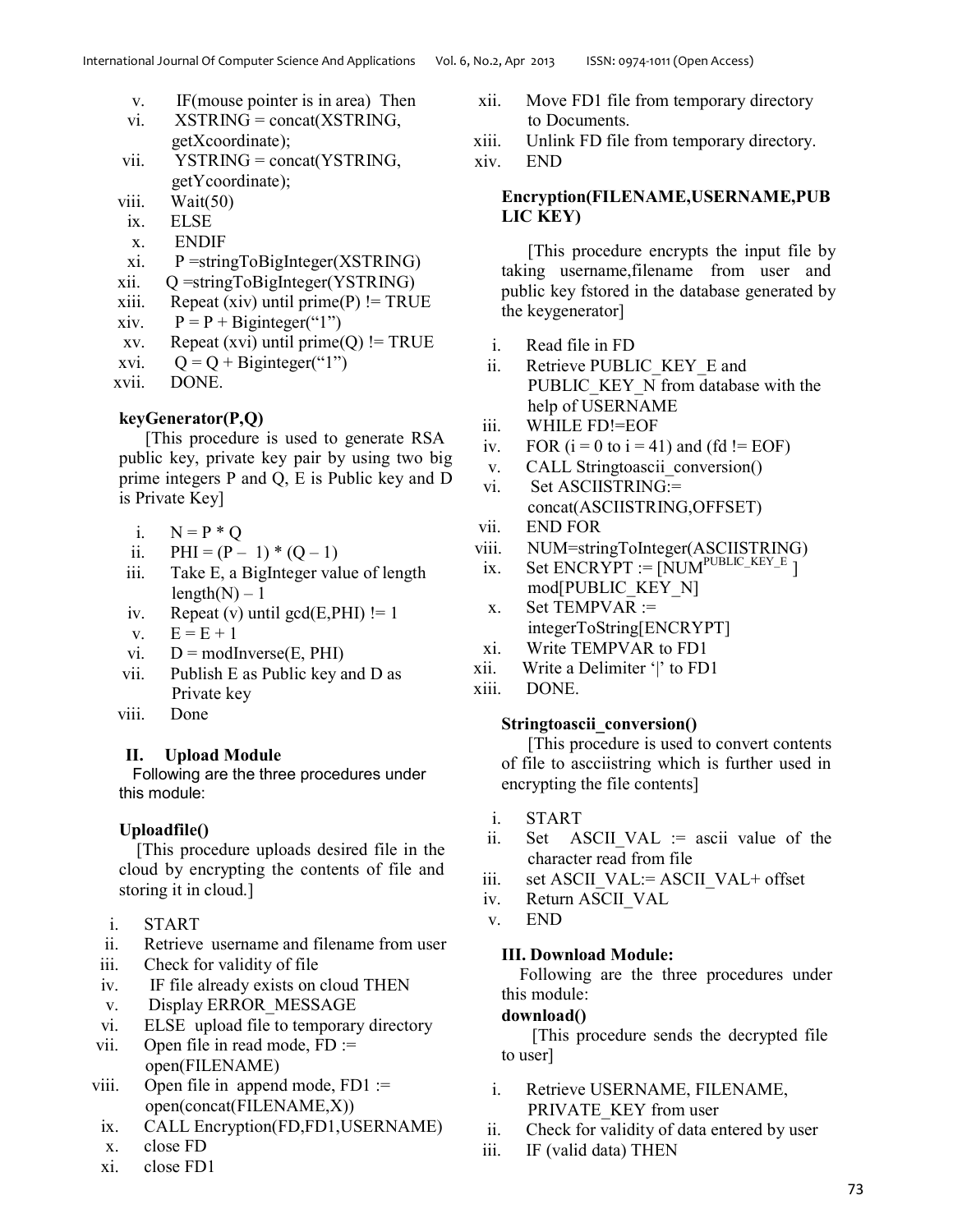- iv. Call decryption(FILENAME, USERNAME, PRIVATE\_KEY)
- v. ENDIF
- vi. Setting proper header for downloading of decrypted file
- vii. Unlink the decrypted file
- viii. DONE.

#### **decryption(FILENAME, USERNAME, PRIVATE\_KEY)**

[This procedure is used to decrypt the given file with the help of RSA PRIVATE\_KEY, PUBLIC\_KEY\_N and RSA decryption algorithm]

- i. Retrieve PUBLIC KEY N from database using USERNAME
- ii. Open file for reading,  $FD1 =$ open(FILENAME)
- iii. Open another file for writing,  $FD2 =$ open(substr(FILENAME,-1))
- iv. Repeat (v) to (ix) until FD1  $!=$  EOF
- v. Repeat (vi) and (vii) until  $CH = '$
- vi.  $NUM = concat(NUM, CH)$
- vii. Read a character from FD1 into CH
- viii.  $\triangle$  ASCIISTRING = (NUM<sup>PRIVATE\_KEY</sup>) mod (PUBLIC\_KEY\_N)
- ix. Call STRS = asciiToString(ASCIISTRING)
- x. Write STRS to FD2.
- xi. Close FD1 and FD2
- xii. DONE.

#### **asciiToString(ASCIISTRING)**

[This procedure is used to convert ASCII value to String which is further used in decrypting the file contents]

- i. Declare STRS, OFFSET
- ii.  $FOR(I = 0; I < length(ASCIISTRING); I =$  $I + 3$
- $iii.$   $STR1 = ""$ ;
- iv.  $STR2 = "";$
- v.  $STR1 = substr(ASCIISTRING, I, 3)$
- $vi.$   $STR1 = STR1 OFFSET$
- vii.  $STR2 = char(STR1)$
- viii.  $STRS = concat(STRS, STR2)$
- ix. END FOR
- x. Return STRS.

### **RESULT AND DISCUSSION**

i. User generates the keys with the help of the random movement of the mouse in the given specified area so it is practically impossible to generate the two same keys.

- ii. 1024 bit of RSA keys are used, so one cannot guess the private key with the help of the public keys generated.
- iii. If a user logins and forgets to log out or leaves the system idle. In that case if a trespasser tries to download the data from the system then that person will be asked to enter the private key. In any case if a trial to guess that private key and then try to download, he will get the data as seen on the left side of the diagram shown below. He will not get the original data.

| desire Des-Read                                                                                                                                                                                                                                                                                                                                                                                                                                                                                                                                                                                                                                                                                                                                                                                                                              | <b>BET</b><br><b>Gillette I mandial block</b>                                                                                                                                                                                                                                                                                                                                                                                                                                                                                                                                                                                        |
|----------------------------------------------------------------------------------------------------------------------------------------------------------------------------------------------------------------------------------------------------------------------------------------------------------------------------------------------------------------------------------------------------------------------------------------------------------------------------------------------------------------------------------------------------------------------------------------------------------------------------------------------------------------------------------------------------------------------------------------------------------------------------------------------------------------------------------------------|--------------------------------------------------------------------------------------------------------------------------------------------------------------------------------------------------------------------------------------------------------------------------------------------------------------------------------------------------------------------------------------------------------------------------------------------------------------------------------------------------------------------------------------------------------------------------------------------------------------------------------------|
| Fix Edit Formst View Hall                                                                                                                                                                                                                                                                                                                                                                                                                                                                                                                                                                                                                                                                                                                                                                                                                    |                                                                                                                                                                                                                                                                                                                                                                                                                                                                                                                                                                                                                                      |
| P "r+1"1Sb+aa#;eevPT LaastAaHBBYWe+Px<br>c5:001#.EF-3-0 %YORVY-yd- 1G.E;>601V'AC--[-<br>HOMELIGHEIT & DIGTE TO AS USE I - ULTIMITEK<br>"]- houldardal" to Ear) "I'Mariny for ><br>EP/YWW W : FOTL'FL: U.S. STZZ/ALaYMET<br>adulalindras, főres-yöl (1) el Isuirildeg'a"; idean gag<br>U+"g)cog10havy" ZFona Dneel ZZm"k/%-9AoE1<br>voir roftwazw "flicht hof" odgår (d) Totwzt;<br>RAUJO tOM-3R305.% bei D->sone.tSmootd-D.3"Y?<br>1,8085079 "BYCOVA JUBEF+, "A-UAYO<10-1-"908" et<br>Abdine u Bo 21_40xx-Encit2ei\-<br>906805000012人100 - 12.5 o r.54030646<br>0-[20e.40 * +aa2+Et<"f0T0Pyrrx:+10A6dx;6;1}<br>On w .: LZEydu3ri-Ba b pitres2 - 0:885 2UX<br>vikó a: «BE"-Ea" fitkcauk "EliaRfi koa-BXILu )e<br>UNIVERSIS ; 7818-0c-1940-06 David Grounding<br>at qui inti-trivitizione nicoli uoni -y:<br>Hack?TRudubD1<58ED- f ad"u 4(1800 | hmoort java.sol.*;<br>import javax.sql.";<br>public class jacdeno<br>sublic static void main(String args) ) {<br>String dotine;<br>String dour   =<br>"idoc:mysql://your.database.domain/yourDBname";<br>string doclass = "com.mysql.jdbc.Driver";<br>String query = "Select " FROM users";<br>ltri i<br>Class.forKane("con.mysql.jdbc.Driver");<br>Connection con = DriverManager.getConnection<br>(dour 1):<br>Statement stmt = con.createStatement[];<br>ResultSet rs = stmt.executeOuerv(querv);<br>$width($ $($ $s.next() )$<br>$m$ tine = rs.getString $(1)$ ;<br>System.out.println(dotime);<br>1 //end while<br>con.clase(); |

iv. To download the data in a secure way the user is always required to enter the private key. Since the private key is secret it is not even known to the Cloud's Administrator. Thus, the main advantage of proposed system is that even the Cloud's Administrator cannot access the data of the user. In case he tries to see the data he will see it in the encrypted form as seen on the left side of the figure shown below.

| <b>Jildware Steel</b>                             | $= 8.0$ | <b>Editorial Many</b>                           |  |
|---------------------------------------------------|---------|-------------------------------------------------|--|
|                                                   |         |                                                 |  |
| 66359340642925404440689054194099627813593794316   |         | inport java.sql.";                              |  |
| 29099740374673455142684431681718220938382507775   |         | 1000Ft 18V81.50 .*;                             |  |
| 55009938747464657552723931972136812431088225609   |         |                                                 |  |
| 33177856654735813872944448865281867951803747297   |         | public class idocdento                          |  |
| 22941919579840053174690142646372775550441394563   |         |                                                 |  |
| 94526219567192530383189314744888459553130312144   |         | public static void main(String args[])[         |  |
| 31747797008718068322769965191120533809575514496   |         | String doting:                                  |  |
| 63426107923941389591418181561320245498506486470   |         | String dour] =                                  |  |
| 997015 1222831533867134799495088930458239635637   |         | "jabc:nysql://your.database.domain/yourDBrane"; |  |
| 79813528831030676341358627460257459510044110944   |         | String doClass = "com.mssql.jdbc.briver":       |  |
| 55613719553044113244690121808074182849931560374   |         | String query = "Select = FROM users":           |  |
| 1708566111720480409868114129152969019993618131190 |         |                                                 |  |
| 45790014089129448210442832176796144921134443084   |         | tri i                                           |  |
| 389065252588022731926771125616864836862754338392  |         |                                                 |  |
| 35412897032517113188907239089076086228344705274   |         | Class.forName("com.mysel.jdbc.Driver");         |  |
| 81318588734135518355990361243588538289554889803   |         | Connection con = DriverManager.cetConnection    |  |
| 43794474724961204171744791067276805781317187307   |         | $(\text{dust})$ :                               |  |
| 80724063431954231706095734235951259770027580957   |         | Statement stmt = con.createStatement();         |  |
| 3122751249001435721407759813524886021001888858    |         | ResultSet rs = stmt.executeOuery(query);        |  |
| 4984382122328204138241193027741055958046522730    |         |                                                 |  |
| 76118629490930002557992425827908959789863119705   |         | while (rs.next()) {                             |  |
| 50903231268905870797175440958600021236874315284   |         | datine = rs.setString(1);                       |  |
| 95404322181487578821993160496553305603151958128   |         | System.out.printin(dbtine);                     |  |
| 72960902295720680365825263867261752652770613815   |         | Hend while                                      |  |
| 8386632011900689902 44726215923997491159852210    |         |                                                 |  |
| 35273719802940125831696637944878912872666699039   |         | con.close():                                    |  |

## **CONCLUSION**

This study proposed an RSA encryption algorithm using 1024 bit RSA key for providing data security to the user in the